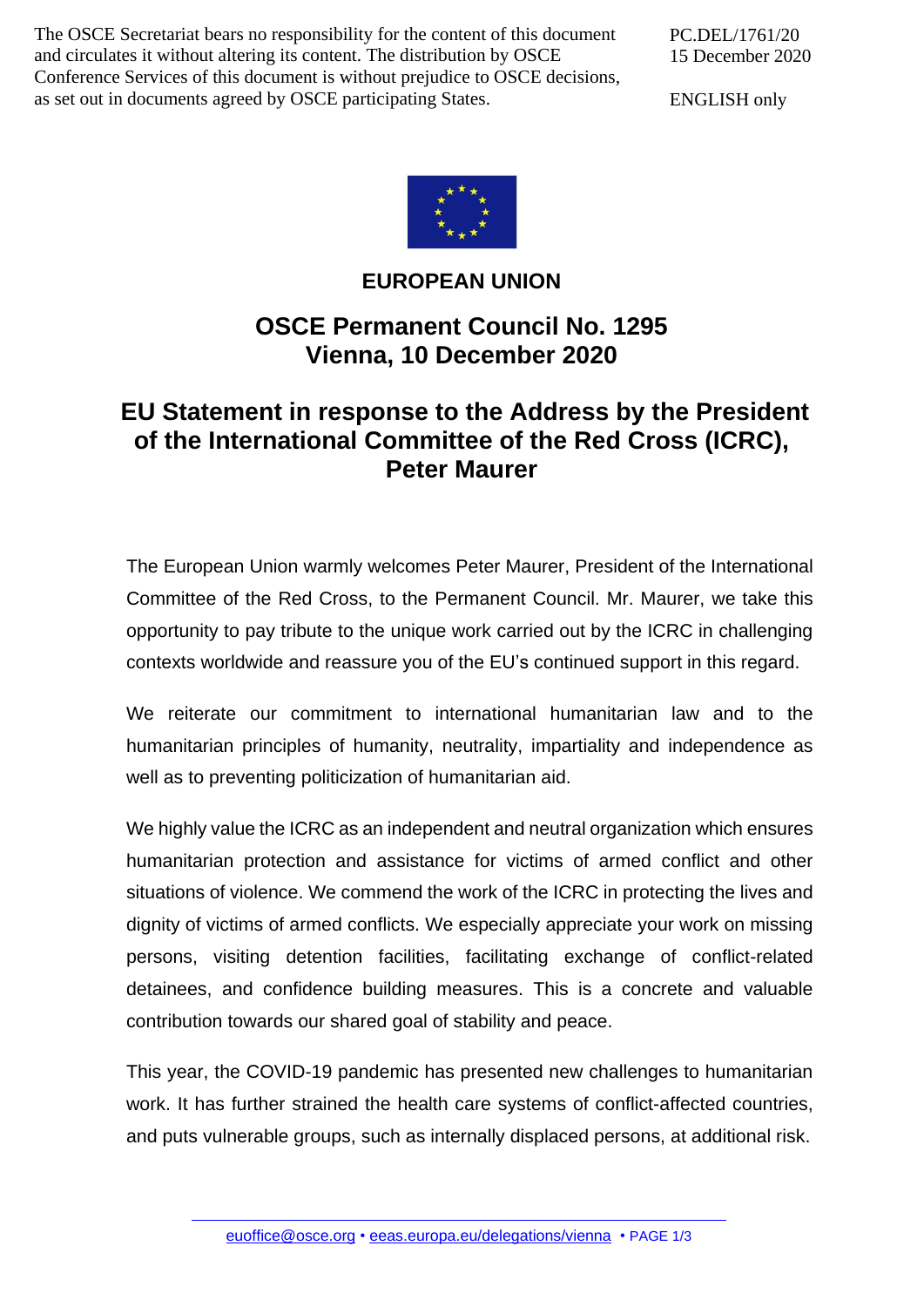The grave humanitarian crisis caused by the conflict in eastern Ukraine and the illegal annexation of Crimea and Sevastopol by the Russian Federation has resulted in a situation where more than 3,5 million people on both sides of the line of contact remain in need of humanitarian assistance and protection. The ICRC, as well as UN agencies, have documented the patterns of severe human rights violations and abuses in Crimea, especially targeting the Crimean Tatar population and local Ukrainian communities. In eastern Ukraine, the situation is characterised by issues regarding health, food, livelihood, shelter, protection, the payment of pensions, and restricted access to basic infrastructure and utilities, including water. As one of a few humanitarian actors operating in non-government controlled areas, the work of the ICRC is crucial in order to restore vital infrastructure, including access to drinking water, to deliver humanitarian aid to those in need, as well as to train children and adults about mine awareness. This is why the EU is proud to be one of the largest humanitarian donors of the ICRC in Ukraine.

Moreover, we regret the fact that the access of the ICRC is severely restricted in the non-government controlled areas and in the Autonomous Republic of Crimea and the city of Sevastopol, which are illegally annexed by Russia. The ICRC, and other humanitarian actors, need to have safe, sustained and unimpeded access throughout the whole territory of Ukraine, within its internationally recognized borders. We call for the ICRC to be afforded full, safe and unimpeded access to all detainees, including in the non-government controlled areas, in line with the Minsk agreements and the Paris Normandy Summit conclusions, as their access acts as an important safeguard and is a crucial element to prevent torture and other cruel, inhuman or degrading treatment or punishment.

We would also like to recall that humanitarian aid should be provided in conformity with international humanitarian law and humanitarian principles and through an international mechanism and coordinated at international level. Convoys entering Ukraine without the permission of the Ukrainian authorities is a violation of Ukraine's sovereignty and territorial integrity.

The work of the ICRC in the context of recent developments related to the Nagorno-Karabakh conflict has been of great importance. We welcome the fact that the ICRC, in cooperation with local authorities, has provided emergency medical supplies, food and hygiene items as well other necessities to people in the region. The EU supports these operations of the ICRC with humanitarian funding. We also welcome the